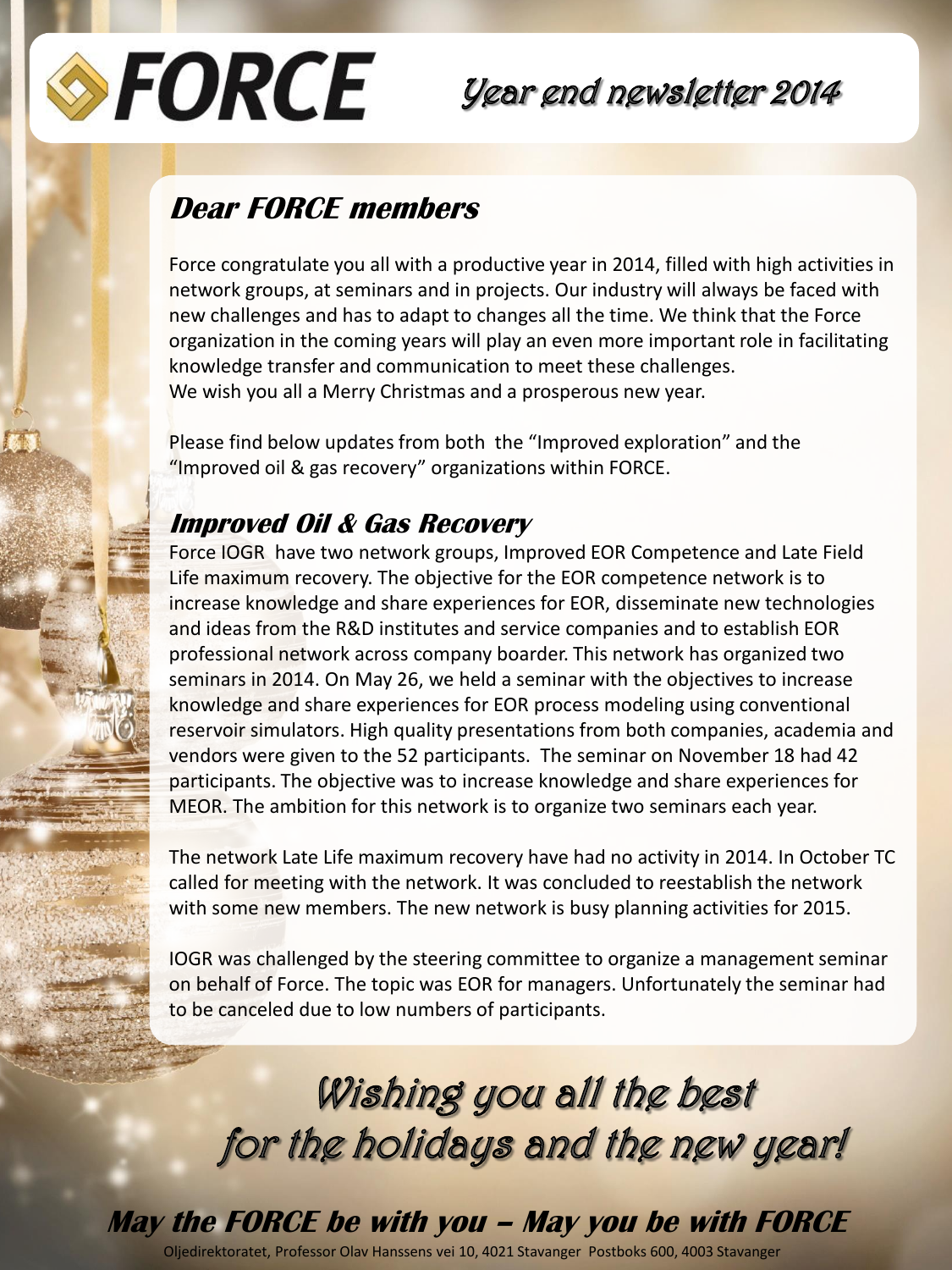

## Year end newsletter 2014

#### **Improved Exploration**

The three network groups in Force Improved Exploration have had an active 2014 with nine seminar and workshops, where several seminars have had more than a hundred participants. The Sedimentology and Stratigraphy group's objective is to increase knowledge of sedimentology and stratigraphy in the NCS to enhance exploration and production activities. The group has organized a field trip to Gironde and the seminars "Barents Sea Upper-Palaeozoic Carbonates", "From Seismic Fantasy to Geological Fact", "The importance of diagenesis in exploration & production" and "Barents Sea petroleum system analysis".

The Geophysical Methods group's objective is to develop the awareness of the use of geophysical methods for enhancing exploration and production activities on the NCS. The group has organized the seminar "From Seismic Fantasy to Geological Fact" together with the sed/strat group and a lunch time seminar about full waveform inversion and volume interpretation.

The structural geology group's objective is to increase awareness and knowledge of structural geology on a local and regional scale, in order to improve exploration and production activities on the NSC. The group has organized a field trip to Iceland, and the seminars "The science behind..." and "Salt tectonics".

There are six active project groups within Improved Exploration, all are accepting late participants. The project group's scope is to impact exploration success and increase reserved in the producing fields. The basic idea behind the project groups is to create cross-licencees' intercompany collaboration within exploration, EOR piloting and implementation.

Four projects are proposed: "RM3D Reservoir modelling"- a UiS research consortium in geologically focused Reservoir Modelling (RM3D), "Joint Drilling Program"- a Norway and UK crossboundary initiative towards a climate motivated drilling operation in the North Sea, "GPlates – Improved Exploration Tool" - the project will amongst others deliver CEED ARC-GIS based data-sets and rotation model (Annual update) and a Global plate tectonic Atlas with a focus on the North Atlantic and the Barents Sea (Annual update), "Safari 3"- a Multi Phase Consortium Research Proposal from the Virtual Outcrop Geology Group and Partners, the theme for SAFARI 3 is populating the database with large volumes of new data.

Entering 2015, Force Improved Exploration have a seminar "Underexplored Plays" in April 8-9th and a Field trip to Oslo Graben in May 6-7th open for registration